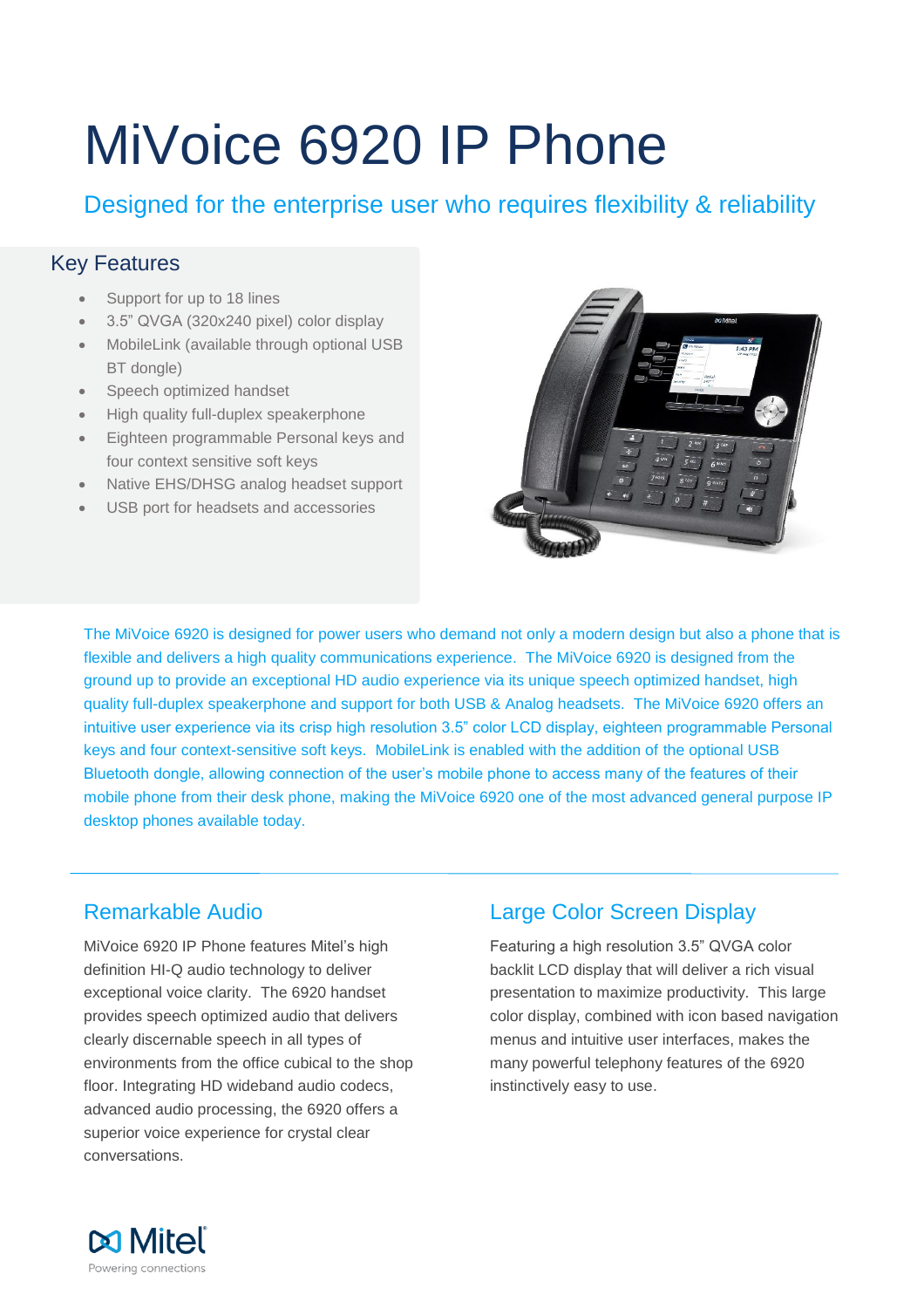## Feature Keys

- *3 pages of 6 programmable Personal keys for access to Lines, Speed Dials and Telephony functions*
- *4 context sensitive soft keys*
- *4-way navigation key*
- *11 dedicated feature keys plus dial pad*

#### Audio and Codecs

- *Mitel Hi-Q Audio Technology*
- S*peech optimized handset*
- *Hearing aid compatible (HAC) handset*
- *Full-duplex quality speakerphone*
- *Codecs: G.711 u-law / A-law, G.729, G.722, G.722.1*
- *Headset connection interfaces – USB and Analog EHS/DHSG port*

## Flexible Headset Options

The MiVoice 6920 IP Phone offers USB headset support and features an innovative analog headset port that uniquely provides dual support for EHS/DHSG and modular 4-pin headset connections. Users with wireless headsets that support EHS/DHSG can connect directly to the 6920 using standard third party cables.

#### Display and Indicators

- *3.5" QVGA (320x240 pixel) color display*
- *Intuitive graphical user interface and navigation menus*
- *Adjustable screen brightness for user comfort in different lighting environments*
- *Dedicated LED for call and message waiting and Mobile Device Connect indication*

## Protocol Support

*Mitel IP (MiNet) protocol support*

#### System Software Requirements

- *MiVoice Business, Release 8*
- *MiVoice Border Gateway (Teleworker,) Release 9.4*
- *MiCollab Client, Release 7.2.2*

#### Integration and Connectivity

- *Dual 10/100/1000 Mbps Ethernet ports (LAN/PC)*
- *MobileLink available through optional USB BT dongle enables*
	- *» Mobile Call Audio via desk phone*
	- *» Mobile Contact Sync*
- *Support for Mitel Teleworker Solution, Automatic Call Distribution (ACD) agent and supervisor, hot desking, and resiliency*
- *Support for use with Mitel MiCollab Client*
- *Multiple-languages support: English, French, German, Italian, Portuguese, Spanish and Dutch*
- *Secure encrypted voice communication*
- *Quality of Service support – IEEE 802.1 p/Q VLAN and priority tagging*
- *IEEE 802.1x authentication support*
- *Powered USB 2.0 Host port (100mA)*
- *Sidecar expansion port*
- *Dedicated 4-pin modular headset port convertible to EHS/DHSG capable headset port*

#### **Powering**

*Idle 1.3w, Typical 3.4w*

#### Environmental / Regulatory **Standards**

- Operational:
	- *» Operational +4°C to +49°C*
	- *» Humidity 34% at +49°C 95% at*

 *+29°C*